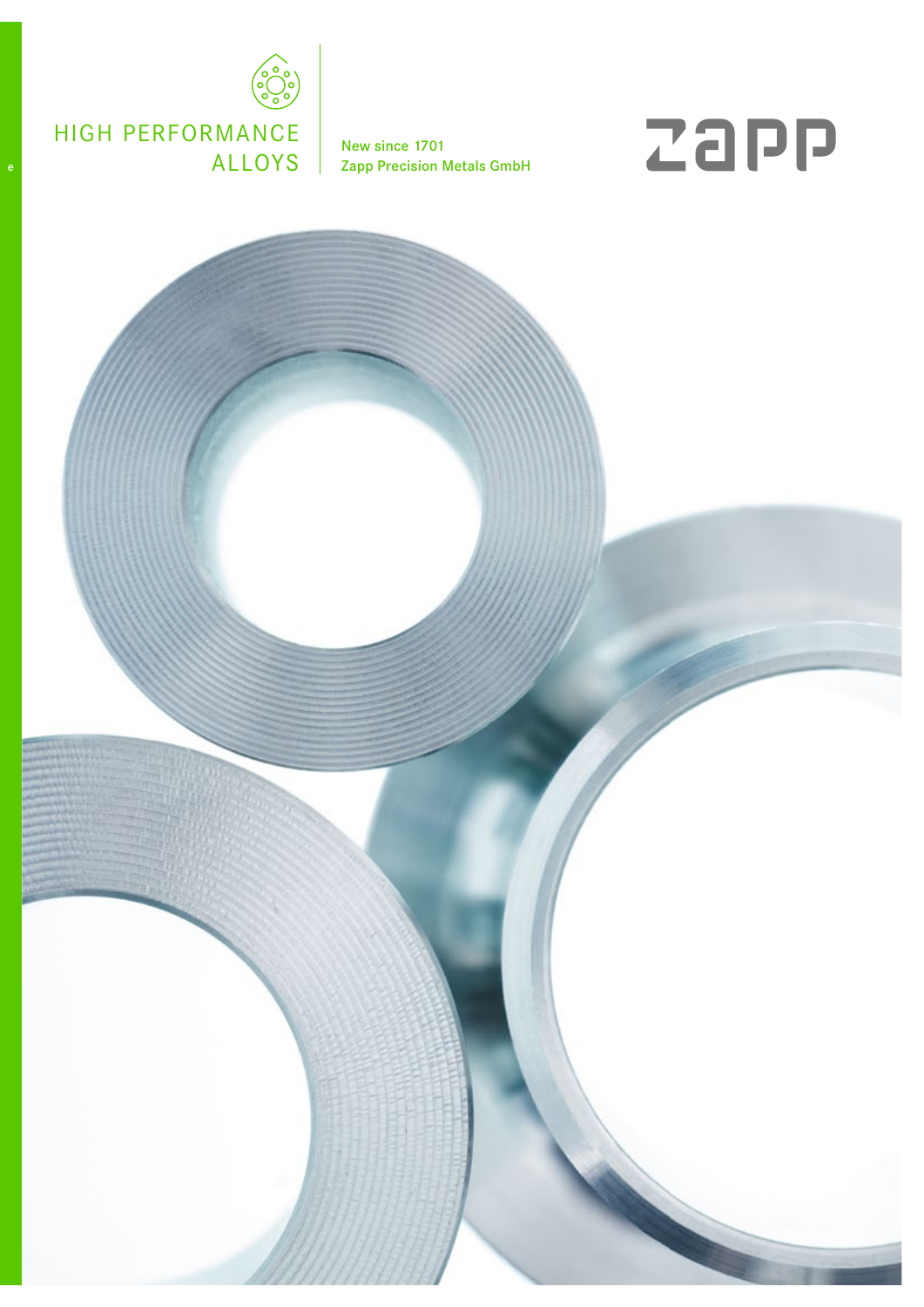The illustrations, drawings, dimensional and weight data and other information included in this brochure are intended only for the purposes of describing our products and represent non-binding average values. They do not constitute quality data, nor can they be used as the basis for any guarantee of quality or durability. The applications presented serve only as illustrations and can be construed neither as quality data nor as a guarantee in relation to the suitability of the material. This cannot substitute for comprehensive consultation on the selection of our products and on their use in a specific application. The brochure is not subject to change control.

Traced

CERT.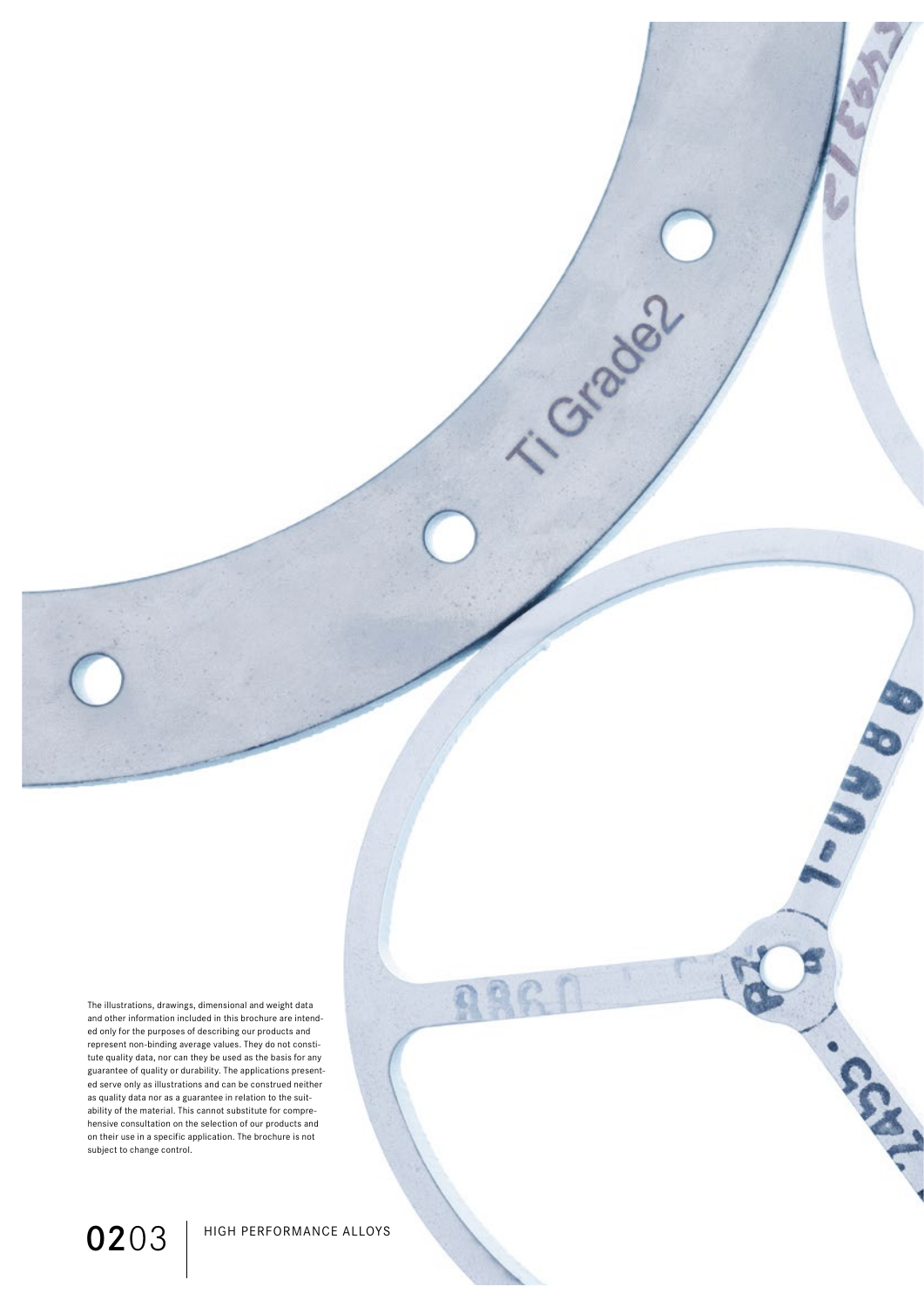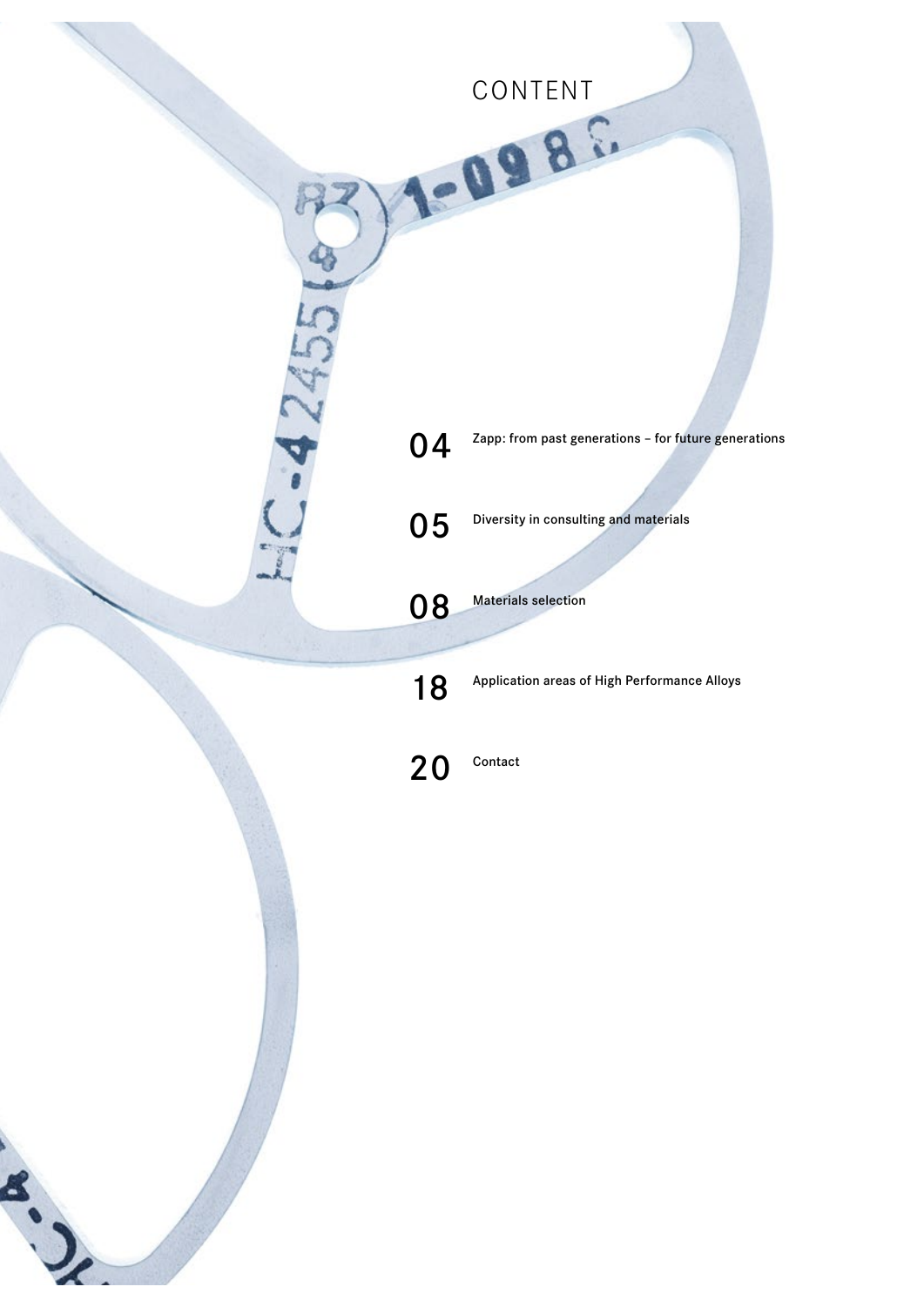# ZAPP: FROM PAST GENERATIONS – FOR FUTURE GENERATIONS

300 years of Zapp. In 1701 in Ründeroth, Germany, Hermann Zapp founded the company, which quickly became a specialist for high-grade, and highperformance steels. We deliver quickly and reliably thanks to a large network of selected sales partners and our own locations in Europe, Asia, and the US. With our experience and expertise, we ensure that you can turn your ideas into reality. From past generations – for future generations! We are your partner for your projects and can carry out the first manufacturing steps, such as cutting and straightening, prior to delivery. This allows you to fully concentrate on the core processes of your production. We supply the right product form for your specific needs: wire, bar, profile, tube, strip, dental discs, and more from stainless steel, titanium materials, nickel, and CoCr based alloys or metal powders. The quest for innovation, intensive quality assurance and the willingness to solve complicated technical problems are our driving forces.

For 300 years, progress has helped us build a future with you for the next generations.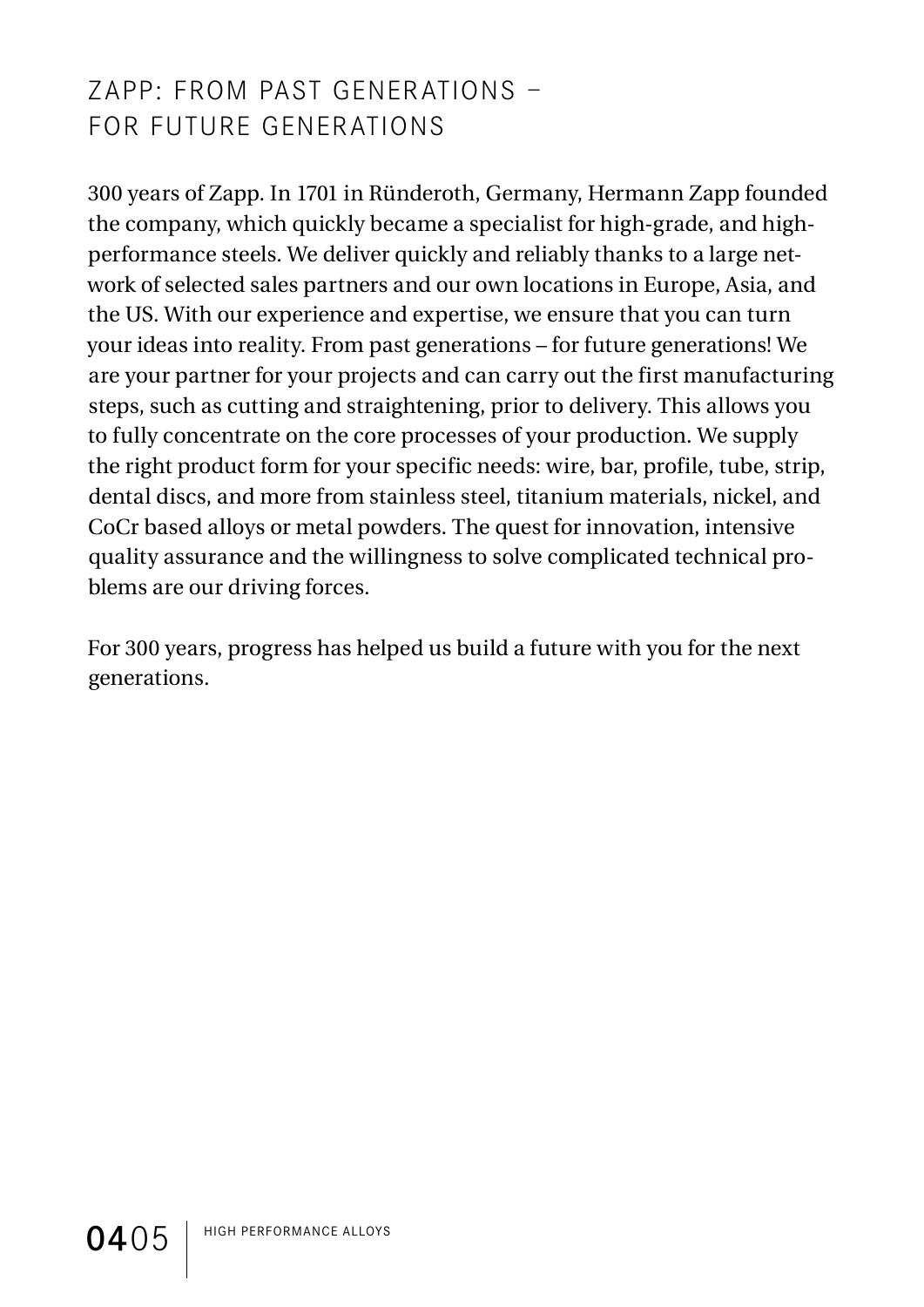### DIVERSITY IN CONSULTING AND MATERIALS

Zapp Precision Metals GmbH ensures decision reliability when it comes to your materials and supply reliability in your production. Because timeliness is essential for you it is a matter of course for us.

Benefit from more than 60 years of experience in the field of special materials such as nickel, cobalt, and titanium.

More than 1,200 tons of material in 30 types and almost all semi-finished forms are available through our worldwide service centers. These include, in particular, strips, sheets, wires, bars, tubes, forgings, and welding consumables. Various processing options such as sawing, water jet systems, and much more complete our service for you.

#### Fast, competent, versatile

Many of our materials are used in industries with the highest technical requirements on materials, such as the oil and gas industry, the aerospace industry, the automotive industry, and the pharmaceutical or chemical process industries.

Ultimately, however, our technical advice, detailed application knowledge, and cooperation make us an exclusive partner of renowned manufacturers such as Haynes International, Inc., U.S.A.

We are happy to advise you, and look forward to your questions and the subsequent dialogue with you!

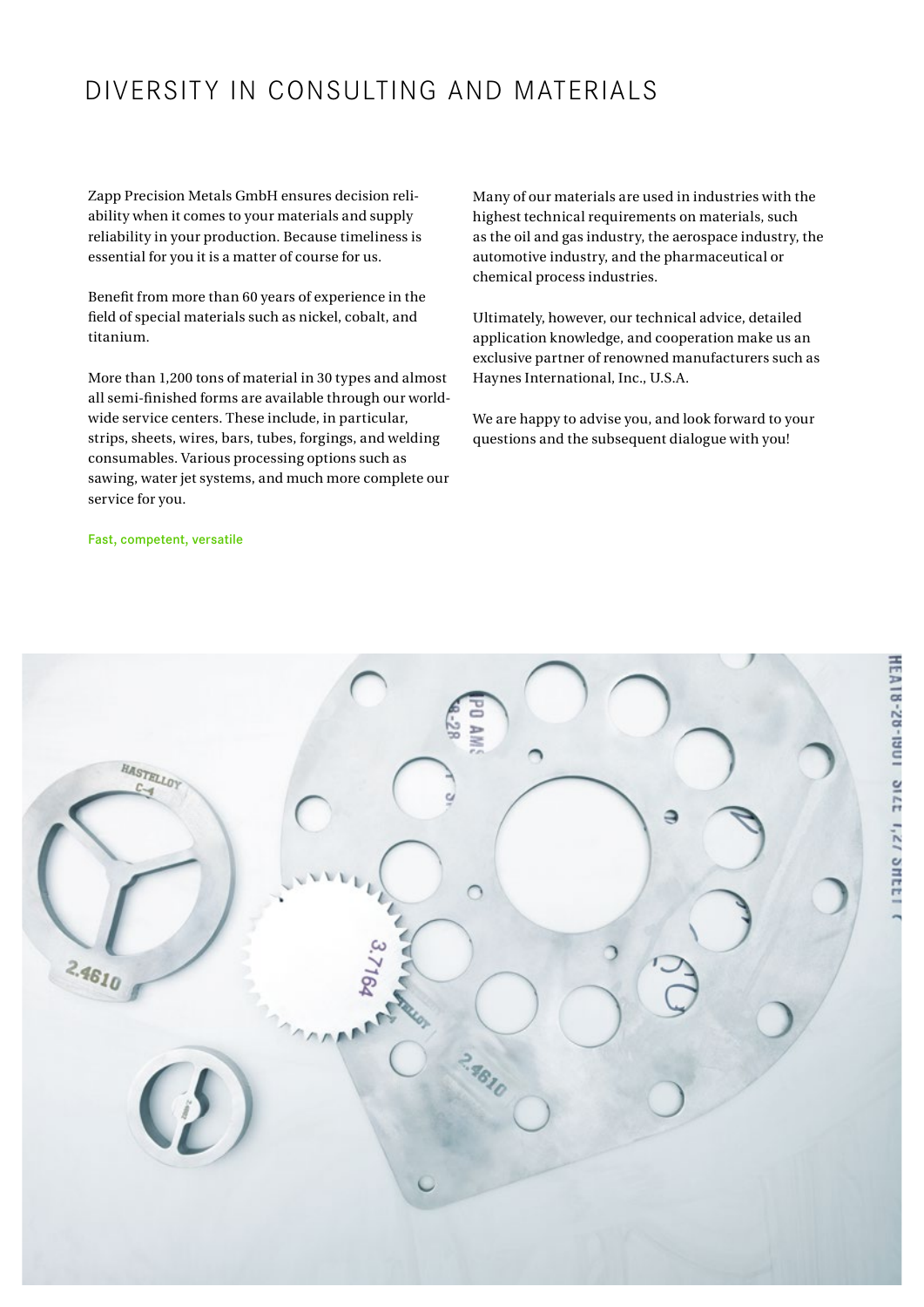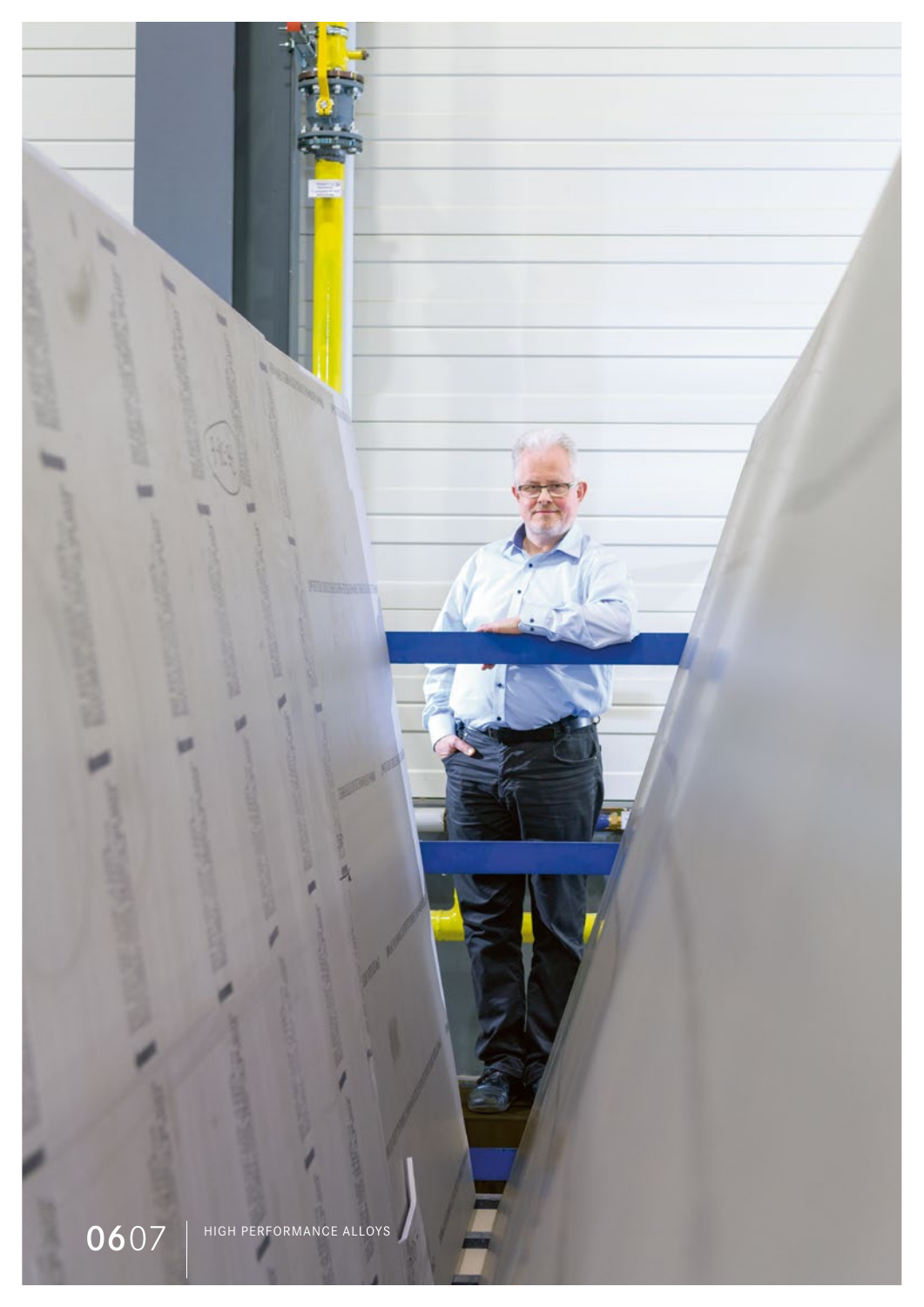#### I support you with my knowledge.« »

Our materials made from special alloys are very complex »and require some explanation in terms of use under aggressive conditions and also at high temperatures. With my 30 years of experience, I am happy to support you. By now, I've gotten to know many different customer requirements, and I am sure I will provide you with the right advice in choosing the optimal material.«

Reinhart Baden, Technical Consultant High Performance Alloys Ratingen Location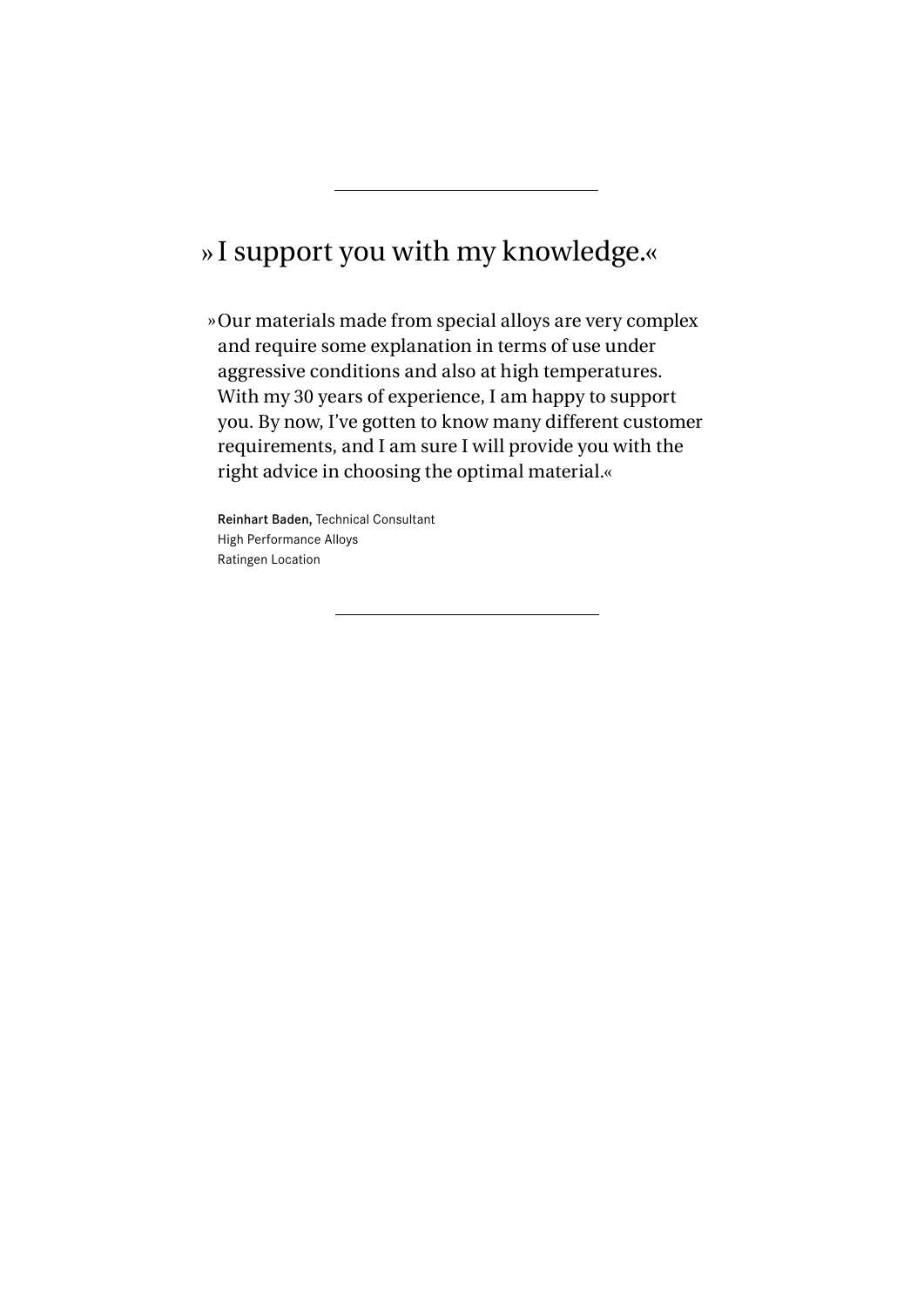## MATERIALS SELECTION\*

| Nickel base alloys                            | Density<br>g/cm <sup>3</sup> | Specification, brief<br>description (weight %) | Material no.             | VdTÜV             | DIN                                                             | <b>UNS</b> | <b>SAE AMS</b>           |
|-----------------------------------------------|------------------------------|------------------------------------------------|--------------------------|-------------------|-----------------------------------------------------------------|------------|--------------------------|
| HASTELLOY® B-3® alloy                         | 9.22                         | NiMo29Cr                                       | 2.4600                   | 517               | 17744 <sup>1)</sup> , 17750 <sup>2)</sup> ,<br>177513), 177524) | N10675     | $\qquad \qquad -$        |
| HASTELLOY® HYBRID-BC1®<br>alloy               | 8.83                         | NiMo22Cr15                                     | 2.4708                   | $\qquad \qquad -$ |                                                                 | N10362     | $\overline{\phantom{0}}$ |
| HASTELLOY® C-4 alloy                          | 8.64                         | NiMo16Cr16Ti                                   | 2.4610                   | 424               | 17744 <sup>1)</sup> , 17750 <sup>2)</sup> ,<br>177513), 177524) | N06455     | $\overline{\phantom{0}}$ |
| HASTELLOY® C-22® alloy                        | 8.69                         | NiCr21Mo14W                                    | 2.4602                   | 479               | 17744 <sup>1</sup> , 17750 <sup>2</sup> ,<br>177513), 177524)   | N06022     | $\qquad \qquad -$        |
| HASTELLOY® C-22HS® alloy                      | 8.60                         | 56Ni-21Cr-17Mo**                               | $\overline{\phantom{0}}$ |                   |                                                                 | N07022     | $\overline{\phantom{0}}$ |
| HASTELLOY® C-276 alloy                        | 8.89                         | NiMo16Cr15W                                    | 2.4819                   | 400               | 17744 <sup>1)</sup> , 17750 <sup>2)</sup> ,<br>177513), 177524) | N10276     | $\overline{\phantom{0}}$ |
| HASTELLOY® C-2000® alloy                      | 8.50                         | NiCr23Mo16Cu                                   | 2.4675                   | 539               | 17744 <sup>1</sup> , 17750 <sup>2</sup> ,<br>177513), 177524)   | N06200     | $\overline{\phantom{0}}$ |
| HASTELLOY® G-35® alloy                        | 8.22                         | NiCr33Mo8                                      | 2.4643                   |                   |                                                                 | N06035     | $\overline{\phantom{0}}$ |
| HAYNES® 214® alloy                            | 8.05                         | NiCr16Al                                       | 2.4646                   |                   |                                                                 | N07214     | $\overline{\phantom{0}}$ |
| HAYNES <sup>®</sup> HR-224 <sup>®</sup> alloy | 7.72                         | 47Ni-27Fe-20Cr-3.8Al**                         | $\overline{\phantom{m}}$ |                   |                                                                 |            | $\overline{\phantom{0}}$ |
| HAYNES® 230® alloy                            | 8.97                         | NiCr22W14Mo                                    | 2.4733                   |                   | 17744 <sup>1)</sup> , 17750 <sup>2)</sup> ,<br>177513), 177524) | N06230     | 58781)2),<br>58911)4)6)  |
| HAYNES® 242® alloy                            | 9.05                         | 65Ni-25Mo-8Cr**                                | $\overline{\phantom{0}}$ |                   |                                                                 | N10242     | $\overline{\phantom{m}}$ |
| HAYNES® 282® alloy                            | 8.30                         | 57Ni-20Cr-10Co-8.5Mo**                         | $\overline{\phantom{a}}$ |                   |                                                                 | N07208     | 59512)                   |
| HAYNES® HR-160® alloy                         | 8.08                         | NiCo29Cr28Si                                   | 2.4880                   |                   |                                                                 | N12160     |                          |

\* Depending on the manufacturer, product trademarks may vary from those given here.

\*\* The alloy is not specified in DIN.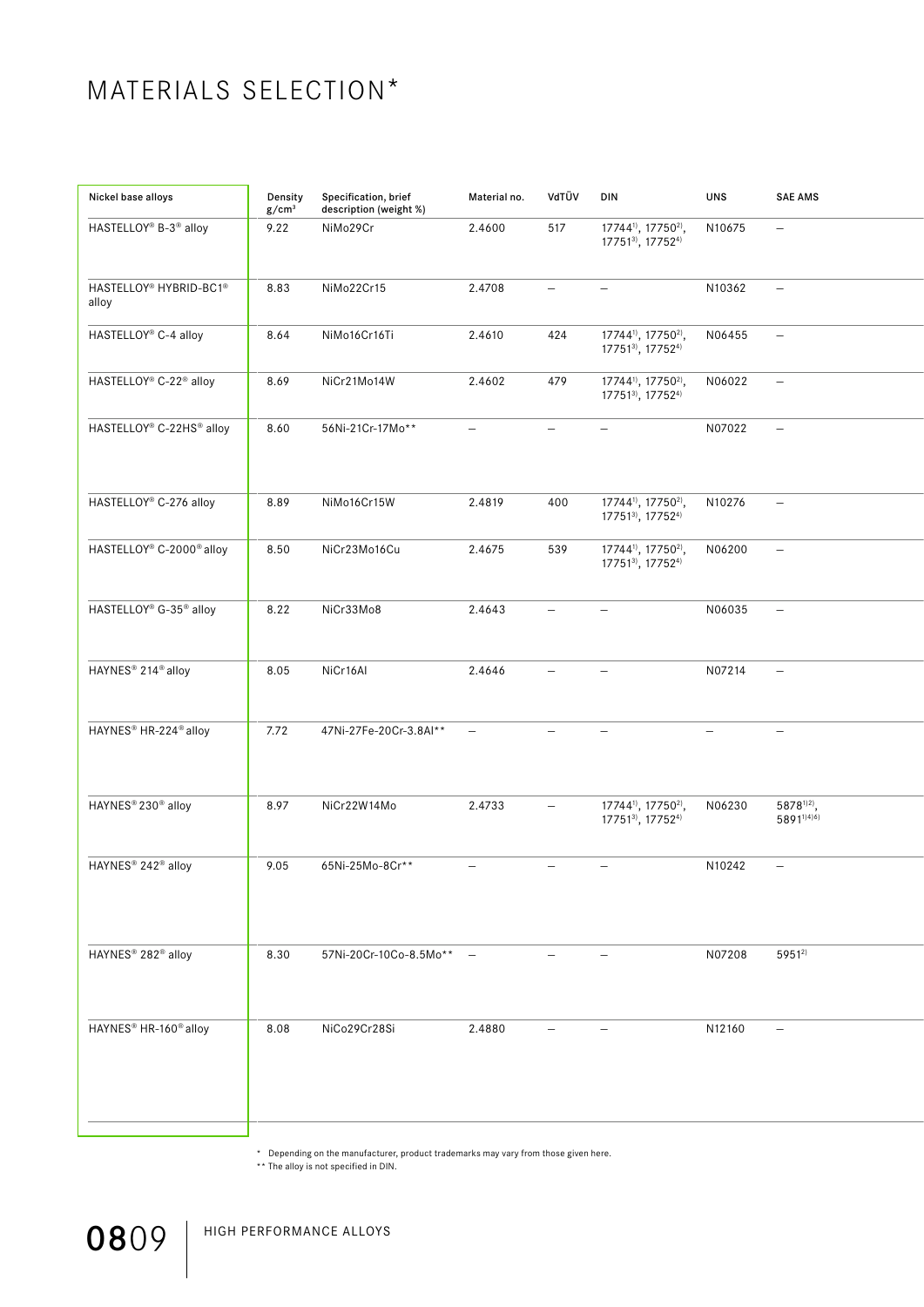| <b>ASTM</b>                                                                                                                                                                                                                                          | Description                                                                                                                                                                                                                                                                                                                                                                                         | Application                                                                                                                                                                                                                        |
|------------------------------------------------------------------------------------------------------------------------------------------------------------------------------------------------------------------------------------------------------|-----------------------------------------------------------------------------------------------------------------------------------------------------------------------------------------------------------------------------------------------------------------------------------------------------------------------------------------------------------------------------------------------------|------------------------------------------------------------------------------------------------------------------------------------------------------------------------------------------------------------------------------------|
| B 333 <sup>1)2)</sup> , B 335 <sup>1)4)</sup> , B 622 <sup>1)3)</sup> ,<br>B 619 <sup>1131</sup> , B 626 <sup>1131</sup> , B 366 <sup>1171</sup> ,<br>B 564 <sup>116</sup> , B462 <sup>117</sup> , B 472 <sup>118</sup>                              | Nickel-molybdenum alloy, highly resistant to corrosion.<br>HASTELLOY® B-3® alloy has a lower tendency to precipita-<br>tions than HASTELLOY® B-2 alloy. An improved corrosion<br>resistance is achieved, especially in the heat affected zone.                                                                                                                                                      | Components which are exposed to severe chemical condi-<br>tions, in particular in reducing media, e.g., hydrochloric<br>acid in all concentrations up to the boiling point. Chemical<br>engineering, centrifuges, heat exchangers. |
| B 366 <sup>1)7)</sup> , B 462 <sup>1)7)</sup> , B 472 <sup>1)8)</sup> ,<br>B 564 <sup>116</sup> , B 619 <sup>113</sup> , B 626 <sup>113</sup> ,<br>B 574 <sup>194</sup> , B 575 <sup>192</sup>                                                       | Corrosion resistant nickel-molybdenum-chromium alloy with<br>very good resistance to hydrochloric acid, sulfuric acid,<br>pitting and crevice corrosion.                                                                                                                                                                                                                                            | In the chemical processing, pharmaceutical, agricultural, food,<br>petrochemical, and power industries: Reaction vessels,<br>valves, pumps, piping, storage tanks                                                                  |
| B 575 <sup>1)2)</sup> , B 574 <sup>1)4</sup> , B 622 <sup>1)3)</sup> ,<br>B 61913, B 62613, B 36617                                                                                                                                                  | Nickel-chromium-molybdenum alloy, highly resistant to<br>corrosion, with outstanding stability at elevated tempera-<br>tures.                                                                                                                                                                                                                                                                       | Components which are exposed to oxidizing media with<br>chloride content, e.g., contaminated oxidizing acids in<br>exhaust gas cleaning systems.                                                                                   |
| B 575 <sup>1)2</sup> , B 574 <sup>1)4</sup> , B 622 <sup>1)3</sup> ,<br>B 619 <sup>113</sup> , B 626 <sup>113</sup> , B 366 <sup>117</sup> ,<br>B 564 <sup>116</sup> , B 462 <sup>117</sup> , B 472 <sup>118</sup>                                   | Nickel-chromium-molybdenum-tungsten alloy, resistant to<br>corrosion, with high resistance to aggressive, oxidizing and<br>reducing media - even at elevated temperatures.                                                                                                                                                                                                                          | Power engineering, chemical industry, e.g., for acetic and<br>formic acid production, chloric gas and phosphoric acid<br>applications                                                                                              |
| B 6374)6)<br>B 983 <sup>3)</sup>                                                                                                                                                                                                                     | An age hardenable corrosion-resistant, nickel-chromium-<br>molybdenum alloy which can obtain a strength approximate-<br>ly double that of other C-type alloys after heat treatment.<br>The alloy is high resistance to chloride-induced pitting and<br>crevice corrosion attack.                                                                                                                    | Agitators and blenders, shafting, fan blades and hubs,<br>fasteners, springs, valves, dies, screws, wellhead parts, rings<br>and gaskets                                                                                           |
| B 575 <sup>1)2)</sup> , B 574 <sup>1)4</sup> , B 622 <sup>1)3)</sup> ,<br>B 619 <sup>113</sup> , B 626 <sup>113</sup> , B 366 <sup>1171</sup> ,<br>B 564 <sup>196</sup> , B 462 <sup>197</sup> , B 472 <sup>198</sup>                                | Nickel-chromium-molybdenum-tungsten alloy, highly resis-<br>tant to corrosion with good resistance to pitting corrosion in<br>reducing and oxidizing media.                                                                                                                                                                                                                                         | In oxidizing media containing chlorides and fluorides, e.g.,<br>exhaust gas cleaning systems, for use with formic and acetic<br>acids, in melamine and ammonia facilities.                                                         |
| B 575 <sup>1)2)</sup> , B 574 <sup>1)4)</sup> , B 622 <sup>1)3)</sup> ,<br>B 619 <sup>1131</sup> , B 626 <sup>1131</sup> , B 163 <sup>1131</sup> ,<br>B 366 <sup>1)7)</sup> , B 564 <sup>1)6)</sup> , B462 <sup>1)7)</sup> ,<br>B472 <sup>1)8)</sup> | Outstanding versatile nickel-chromium-molybdenum-cop-<br>per alloy, also high resistance to hot concentrated sulphuric<br>acids. Good resistance to pitting corrosion. Excellent ther-<br>mal structure stability.                                                                                                                                                                                  | Chemical process technology, wherever a wide range of<br>corrosion resistance (reducing/oxidizing) is required, as well<br>as chloric conditions.                                                                                  |
| B 575 <sup>1121</sup> , B 574 <sup>1141</sup> , B 622 <sup>1131</sup> ,<br>B 61913, B 62613, B 36617,<br>B 564 <sup>1)6</sup> , B 462 <sup>1)7)</sup>                                                                                                | Ni-Cr-Mo alloy with increased chromium content. Excellent<br>corrosion resistance in oxidizing media. HASTELLOY® G-35®<br>alloy exhibits numerous improvements compared to<br>HASTELLOY® G-30® alloy.                                                                                                                                                                                               | Phosphoric acid, specific cases of high temperature<br>corrosion to approximately 760°C, oxidizing acid media                                                                                                                      |
|                                                                                                                                                                                                                                                      | Nickel-based super alloy with outstanding oxidation resis-<br>tance up to 1,260°C. Excellent resistance to carburization<br>and chlorine-bearing environments, especially at high<br>temperatures.                                                                                                                                                                                                  | In demanding industrial heating applications, flue<br>gas cleaning plants, incinerating facilities, chemical<br>industry, automotive industry                                                                                      |
|                                                                                                                                                                                                                                                      | A nickel based alloy with controlled aluminium content. This<br>alloy achieves superior oxidation resistance through the<br>formation of a tightly adherent alumina protective scale and<br>shows excellent oxidation resistance, improved fabricability<br>and weldability.                                                                                                                        | Heat recuperators, automotive catalytic converters and heat<br>shields, strand annealing furnace tubulars, and other severe-<br>ly oxidizing environments                                                                          |
| B 435 <sup>112</sup> , B 572 <sup>114</sup> , B 622 <sup>1131</sup> ,<br>B 61913, B 36617, B 56416                                                                                                                                                   | Solid solution strengthened nickel based alloy with an<br>excellent combination of favorable characteristics: thermal<br>stability, oxidation resistance up to 1,150 °C resistant to<br>nitriding, carburization, damp conditions.                                                                                                                                                                  | Semi-finished products for gas turbine engineering, furnace<br>engineering, chemical plant, technology and apparatus<br>engineering, petrochemical plants, incineration with thermal<br>cycling characteristics                    |
| B 434 <sup>1121</sup> , B 573 <sup>114</sup> , B 622 <sup>1131</sup> ,<br>B 61913, B 62613, B 36617,<br>B 5641)6)                                                                                                                                    | Age-hardenable nickel-molybdenum-chromium alloy with<br>excellent strength up to 705°C and low thermal expan-<br>sion characteristics, good oxidation resistance up to 815 °C.<br>Excellent resistance to high temperature fluorine and fluo-<br>ride-bearing environments. High strength combined with<br>excellent corrosion resistance and advanced wear resistance.                             | Used in gas turbine engineering, fluoropolymer<br>plastics production and CPI applications.                                                                                                                                        |
| B 6374)6)                                                                                                                                                                                                                                            | A gamma-prime strengthened superalloy developed for<br>high temperature structural applications. It combines creep<br>strength, thermal stability, weldability, and fabricability. The<br>alloy has excellent creep strength in the temperature range<br>of 650 to 930 °C.                                                                                                                          | Automotive disc springs, exhaust and nozzle components,<br>transition sections and other hot-gas-path components                                                                                                                   |
| B 435 <sup>112</sup> , B 572 <sup>114</sup> , B 622 <sup>113</sup> ,<br>B 61913, B 62613, B 36617,<br>B 564 <sup>1)6)</sup>                                                                                                                          | Solid solution strengthened nickel-cobalt-chromium-silicon<br>alloy. Outstanding resistance to sulfidation and other high<br>temperature aggressive environments such as chloride at-<br>tacks in reducing and oxidizing environments. Excellent<br>resistance to oxidation, hot gas corrosion, carburizing and<br>metal dusting as well as nitridation and others. Temperatures<br>up to 1,205 °C. | Alternating and/or aggressive service conditions. Used in<br>waste incineration, boiler, high temperature reaction vessel.<br>For furnace engineering and thermal ore dressing and other<br>applications.                          |

<sup>1)</sup> Chemical composition, <sup>2)</sup> Sheets and strips, <sup>3)</sup> Tubes and pipes, <sup>4)</sup> Bars/rods, <sup>5)</sup> Wires, <sup>6)</sup> Forgings,

<sup>7)</sup> Tube and pipe accessories, <sup>8)</sup> Billets, <sup>a)</sup> SEW data sheet<br>® is a registered trademark of our contracted manufacturer HAYNES International, Inc., Kokomo, Indiana, U.S.A.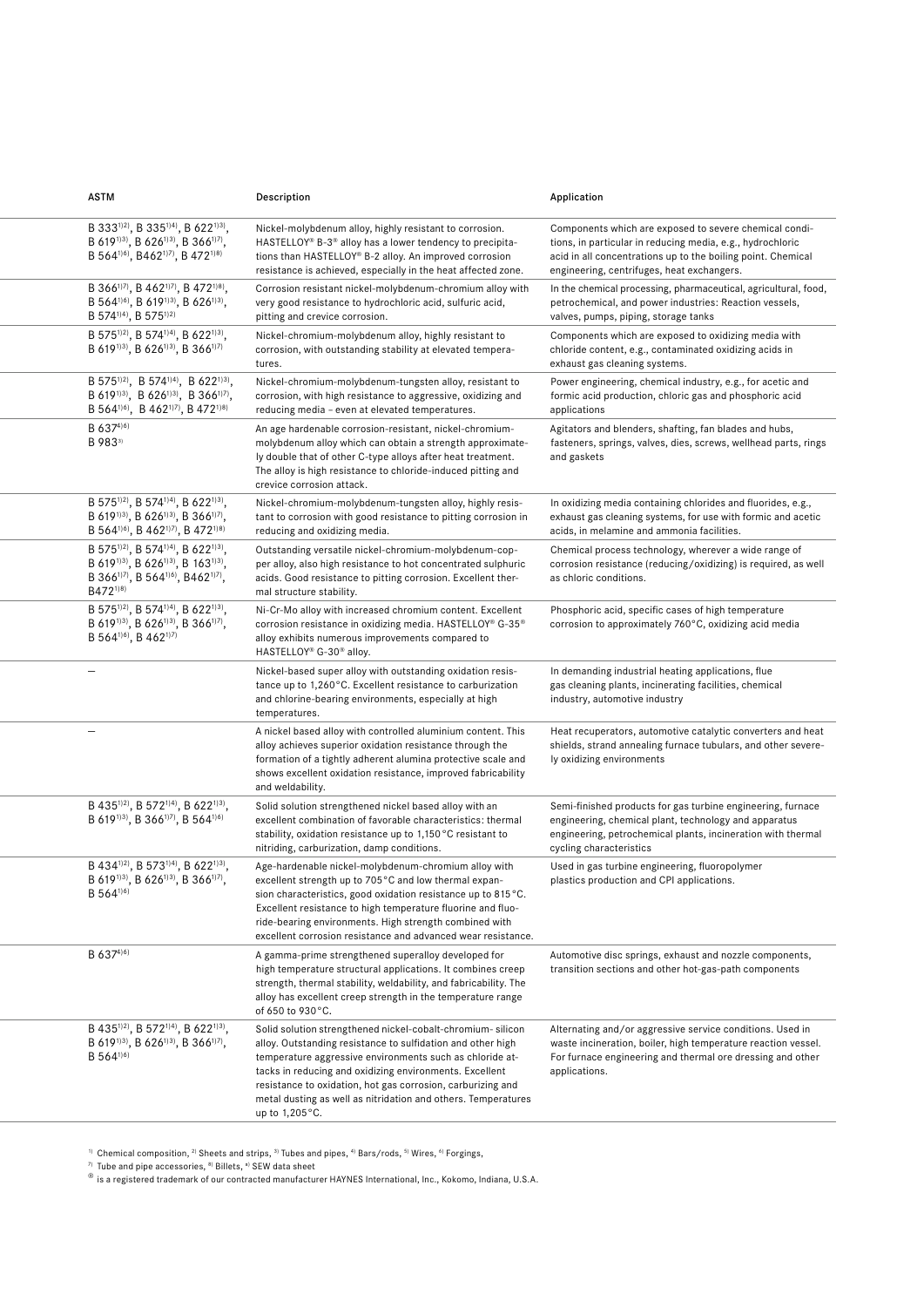## MATERIALS SELECTION\*

| Nickel base alloys                            | Density<br>g/cm <sup>3</sup> | Specification, brief<br>description (weight %) | Material no. | VdTÜV                    | DIN                                                                                                                              | <b>UNS</b> | <b>SAE AMS</b>                                                                               |
|-----------------------------------------------|------------------------------|------------------------------------------------|--------------|--------------------------|----------------------------------------------------------------------------------------------------------------------------------|------------|----------------------------------------------------------------------------------------------|
| Alloy 201                                     | 8.89                         | LC-Ni99                                        | 2.4068       | 345                      | 17740 <sup>1</sup> , 17750 <sup>2</sup> ,<br>17751 <sup>3</sup> , 17752 <sup>4</sup> ,<br>177535)                                | N02201     |                                                                                              |
| Alloy 400                                     | 8.83                         | NiCu30Fe                                       | 2.4360       | 263                      | 17743 <sup>1</sup> , 17750 <sup>2</sup> ,<br>17751 <sup>3</sup> , 17752 <sup>4</sup> ,<br>177535), 177546)                       | N04400     | $\overline{\phantom{m}}$                                                                     |
| Alloy K-500                                   | 8.50                         | NiCu30AI                                       | 2.4375       | $\qquad \qquad -$        | 177434, 177524,<br>177546)                                                                                                       | N05500     | $\overline{\phantom{0}}$                                                                     |
| Alloy 600                                     | 8.47                         | NiCr15Fe                                       | 2.4816       | 305                      | 17742 <sup>1</sup> , 17750 <sup>2</sup> ,<br>17751 <sup>3</sup> , 17752 <sup>4</sup> ,<br>177535), 177546),<br>EN 100951)2)4)5)  | N06600     | $\overline{\phantom{m}}$                                                                     |
| Alloy 601                                     | 8.11                         | NiCr23Fe                                       | 2.4851       | $\overline{\phantom{0}}$ | 17742 <sup>1</sup> , 17750 <sup>2</sup> ,<br>17751 <sup>3</sup> , 17752 <sup>4</sup> ,<br>177535), 177546),<br>EN 100951)2)4)5)  | N06601     | $\qquad \qquad -$                                                                            |
| Alloy 625                                     | 8.44                         | NiCr22Mo9Nb                                    | 2.4856       | 499                      | $17744^{11}$ , $17750^{21}$ ,<br>17751 <sup>3</sup> , 17752 <sup>4)</sup> ,<br>177535), 177546),<br>EN 10095 <sup>1)2)4)5)</sup> | N06625     | 55991)2),<br>$5666^{1}(4)$<br>$5581^{13}$ ,<br>583715)                                       |
| Alloy 718                                     | 8.23                         | NiCr19Fe19Nb5Mo3                               | 2.4668       | $\equiv$                 | $17744^{1}$                                                                                                                      | N07718     | 55961)2),<br>$5597^{1/2}$ ,<br>$5662^{1}(4)(6)8$ ,<br>$5664^{1 4 6 8}$ ,<br>$5663^{1 4 6 8}$ |
| Alloy 825                                     | 8.14                         | NiCr21Mo                                       | 2.4858       | 432                      | 17744 <sup>1)</sup> , 17750 <sup>2)</sup> ,<br>17751 <sup>3</sup> , 17752 <sup>4</sup> ,<br>177535), 177546)                     | N08825     | $\overline{\phantom{0}}$                                                                     |
|                                               |                              |                                                |              |                          |                                                                                                                                  |            |                                                                                              |
| Iron base alloys                              |                              |                                                |              |                          |                                                                                                                                  |            |                                                                                              |
| HAYNES <sup>®</sup> HR-120 <sup>®</sup> alloy | 8.07                         | NiFe33Cr25Co                                   | 2.4854       |                          |                                                                                                                                  | N08120     | 59161)2)                                                                                     |
| HAYNES <sup>®</sup> 556 <sup>®</sup> alloy    | 8.23                         | X10CrNiCoMoN<br>22-20-18                       | 1.4883       | $\overline{\phantom{0}}$ |                                                                                                                                  | R30556     | 58311,51,<br>587714),<br>58741)2)                                                            |
| Alloy 800H                                    | 7.95                         | X10NiCrAlTi32-20                               | 1.4876       | 434                      | SEW 470 <sup>a)</sup> ,<br>EN 100954)                                                                                            | N08810     | $\equiv$                                                                                     |
|                                               |                              |                                                |              |                          |                                                                                                                                  |            |                                                                                              |

\* Depending on the manufacturer, product trademarks may vary from those given here. All data refer to standard values. As a result, they cannot be associated with any undertakings

with respect to the presence of certain characteristics or a specific purpose.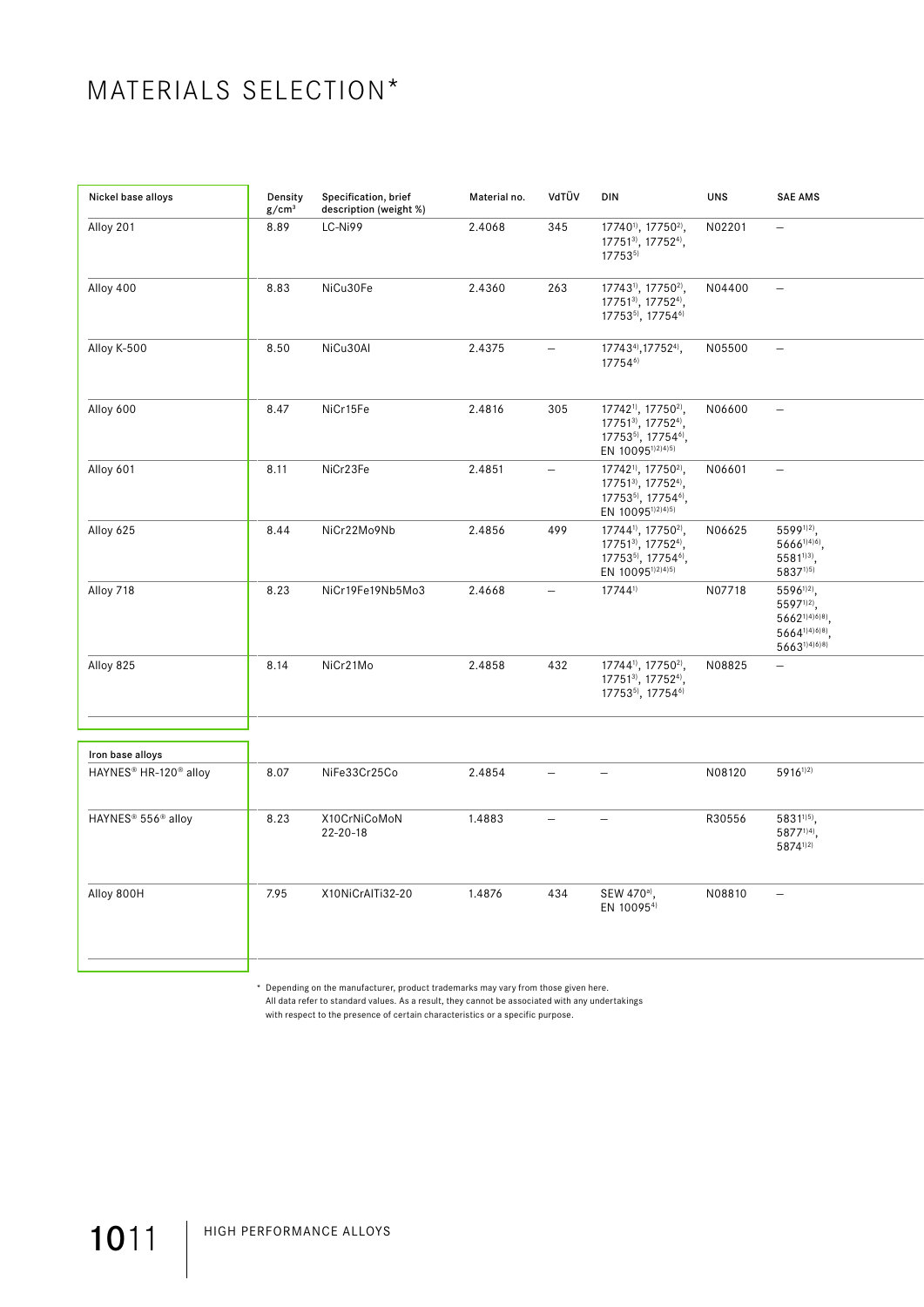| <b>ASTM</b>                                                                                                                                                                                                                                                     | Description                                                                                                                                                                                                                                                                                                    | Application                                                                                                                                                                                                                                   |
|-----------------------------------------------------------------------------------------------------------------------------------------------------------------------------------------------------------------------------------------------------------------|----------------------------------------------------------------------------------------------------------------------------------------------------------------------------------------------------------------------------------------------------------------------------------------------------------------|-----------------------------------------------------------------------------------------------------------------------------------------------------------------------------------------------------------------------------------------------|
| B 160 <sup>1</sup> , B 161 <sup>1</sup> , B 162 <sup>1</sup> ,<br>B 163 <sup>1)3</sup> , B 366 <sup>1)7</sup> , B 564 <sup>1)6</sup> ,<br>B 725 <sup>1)3)</sup> , B 730 <sup>1)3)</sup> , B 751 <sup>1)3)</sup> ,<br>B 77513, B 82913)                          | Commercial pure nickel, good thermal, electrical and<br>magnetostrictive properties. Excellent corrosion resistance<br>primarily in caustic alkalines at elevated temperatures.                                                                                                                                | Food processing, manufacturing of plastics and alkaline<br>substances, chemical processes where a high degree of<br>purity is demanded. Production of cold formed components                                                                  |
| B 127 <sup>1)2</sup> , B 164 <sup>1)4)5</sup> ,<br>B 564 <sup>1)6</sup> , B 163 <sup>1)3</sup> , B 165 <sup>1)3</sup> ,<br>B 72513, B 73013, B 75113,<br>B 7751)3), B 8291)3), B 3661)7)                                                                        | Nickel-copper alloy: good tensile strength and toughness,<br>high resistance to seawater, sulphuric, hydrochloric,<br>hydrofluoric and phosphoric acids.                                                                                                                                                       | Valves, pumps, centrifuges and heat exchangers,<br>pipework subjected to seawater                                                                                                                                                             |
| B 8254)5)6)                                                                                                                                                                                                                                                     | An age hardenable nickel-copper-aluminium alloy which<br>combines corrosion resistance with high strength and<br>hardness. Exhibits a good resistance against sour gas and<br>chloride induced stress-corrosion cracking e.g. see water.                                                                       | Pumps, valves and pipe systems especially in oil and gas<br>industry                                                                                                                                                                          |
| B 166 <sup>11415</sup> , B 564 <sup>116</sup> , B 168 <sup>112</sup> ,<br>B 906 <sup>1)2)</sup> , B 163 <sup>1)3)</sup> , B 167 <sup>1)3)</sup> ,<br>B 516 <sup>1)3)</sup> , B 517 <sup>1)3)</sup> , B 751 <sup>1)3)</sup> ,<br>B 7751)3), B 8291)3), B 3661)7) | Nickel-chromium-iron alloy: good oxidation resistance up to<br>1,050 °C, excellent resistance to stress corrosion cracking<br>due to high nickel content.                                                                                                                                                      | Furnaces and other thermal treatment facilities, protective<br>tubes for heating elements in nuclear energy technology,<br>CPI applications                                                                                                   |
| B 166 <sup>1</sup> /4 <sup>15</sup> , B 167 <sup>1</sup> /3 <sup>1</sup> , B 751 <sup>1</sup> /3 <sup>1</sup> ,<br>B 775 <sup>1)3)</sup> , B 829 <sup>1)3)</sup> , B 168 <sup>1)2)</sup>                                                                        | Nickel-chromium-iron alloy with aluminum content,<br>excellent resistance in aggressive gases in oxidizing<br>atmospheres up to 1,150 °C.                                                                                                                                                                      | Heat treatment facilities, e.g., furnace rolls, suspension<br>elements, glow plugs for diesel engines                                                                                                                                         |
| B 443 <sup>1)2)</sup> , B 444 <sup>1)3)</sup> , B 704 <sup>1)3)</sup> ,<br>B 705 <sup>1)3)</sup> , B 564 <sup>1)6)</sup> , B 366 <sup>1)7)</sup> ,<br>$B$ 446 <sup>1)4)</sup>                                                                                   | Corrosion-resistant nickel-chromium-molybdenum alloy with<br>high mechanical properties - also at elevated temperatures.<br>Good corrosion resistance in oxidizing and chloride containing<br>media.                                                                                                           | Components for nitric acid plants, exhaust gas cleaning<br>systems, components used in seawater, membranes                                                                                                                                    |
| B $637^{1/48}$                                                                                                                                                                                                                                                  | Age-hardenable nickel-chromium-iron alloy: high creep<br>strength up to 700 °C. Specific properties can be achieved by<br>the use of controlled heat treatment parameters.                                                                                                                                     | Aircraft-, automotive- and gas turbine components, spring<br>production. Components which are subjected to severe<br>mechanical requirements under elevated temperatures or<br>corrosive conditions.                                          |
| B 163 <sup>1)3)</sup> , B 423 <sup>1)3)</sup> , B 704 <sup>1)3)</sup> ,<br>B 705 <sup>1)3)</sup> , B 751 <sup>1)3)</sup> , B 775 <sup>1)3)</sup> ,<br>B 8291)3), B 4241)2), B 9061)2),<br>B 564 <sup>1)6</sup> , B 425 <sup>4</sup> , B 366 <sup>1)7)</sup>     | Corrosion resistant nickel-iron-chromium alloy with good<br>resistance to hot oxidizing and reducing acids.                                                                                                                                                                                                    | Heat exchangers subjected to water with chloride content<br>and other plant components which are subjected to sulphu-<br>ric and phosphoric acid compounds.                                                                                   |
|                                                                                                                                                                                                                                                                 |                                                                                                                                                                                                                                                                                                                |                                                                                                                                                                                                                                               |
| B 163 <sup>1)3)</sup> , B 366 <sup>1)7)</sup> , B 407 <sup>1)3)</sup> ,<br>B 514 <sup>1)3)</sup> , B 515 <sup>1)3)</sup> , B 409 <sup>1)2)</sup> ,<br>B 564 <sup>116</sup> , B 408 <sup>114</sup>                                                               | Solid solution strengthened iron-nickel-chromium alloy, with<br>high resistance to oxidation up to 1,100°C, sulphurizing and/<br>or carburizing together with excellent creep strength.                                                                                                                        | Retorts, muffles, baskets, fastening elements for heat treat-<br>ment furnaces, waste incinerators, petrochemical facilities,<br>power generating plants                                                                                      |
| B 4351)2), B 5721)4), B 6191)3),<br>B 622 <sup>1)3)</sup> , B 626 <sup>1)3)</sup>                                                                                                                                                                               | Solid solution strengthened iron-based superalloy; high<br>thermal structure stability, resistance to severely corrosive<br>gaseous substances at low and high temperatures up to<br>1,100 °C. Favorable fabricability, creep strength, resistance<br>to sulphur and carbon for high temperature applications. | Waste incinerator facilities, industrial furnaces, chemical<br>and petrochemical processing technology. Excellent<br>weldability, therefore suitable for welding or dissimilar high<br>temperature alloys, suitable for salt- and zinc melts. |
| B 163 <sup>1)3)</sup> , B 366 <sup>1)7)</sup> , B 407 <sup>1)3)</sup> ,<br>B 514 <sup>1)3)</sup> , B 515 <sup>1)3)</sup> , B 409 <sup>1)2)</sup> ,<br>B 5641)6), B 4081)4)                                                                                      | Iron-nickel-chromium-alloy with very good resistance to carbu-<br>rizing and changing oxidizing/reducing atmosphere. Optimized<br>creep properties due to controlled alloying elements carbon,<br>silicium, aluminum and titanium, which make applications<br>above 600°C possible.                            | Heat exchangers, heat treatment facilities, heaters, fans,<br>housing, chemical and petrochemical plants (reforming<br>plants and fluidizing furnaces)                                                                                        |

<sup>1)</sup> Chemical composition, <sup>2)</sup> Sheets and strips, <sup>3)</sup> Tubes and pipes, <sup>4)</sup> Bars/rods, <sup>5)</sup> Wires, <sup>6)</sup> Forgings,

<sup>7)</sup> Tube and pipe accessories, <sup>a</sup>) Billets, <sup>a)</sup> SEW data sheet<br>® is a registered trademark of our contracted manufacturer HAYNES International, Inc., Kokomo, Indiana, U.S.A.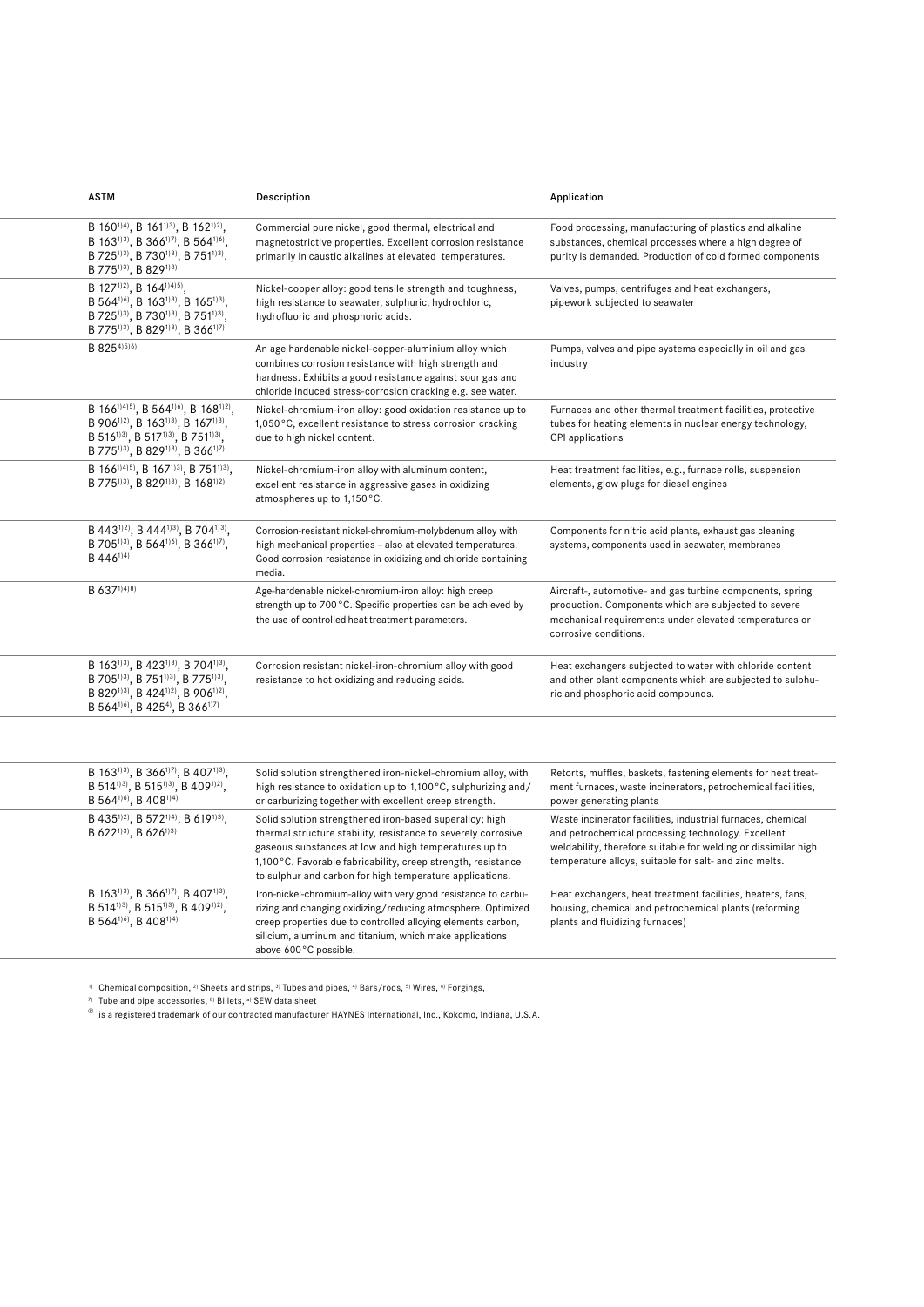## MATERIALS SELECTION\*

| Cobalt base alloys                   | Density<br>g/cm <sup>3</sup> | Specification, brief<br>description (weight %) | Material no.             | VdTÜV                    | <b>DIN</b>                                                                                     | <b>UNS</b>       | <b>SAE AMS</b>                         |
|--------------------------------------|------------------------------|------------------------------------------------|--------------------------|--------------------------|------------------------------------------------------------------------------------------------|------------------|----------------------------------------|
| ULTIMET <sup>®</sup> alloy           | 8.48                         | CoCr26Ni9MoW                                   | 2.4681                   |                          |                                                                                                | R31233           | $\overline{\phantom{m}}$               |
| Alloy 6-B                            | 8.39                         | 60Co-28Cr-4.5W-1.15C** -                       |                          |                          |                                                                                                | R30016           | 58941)2)                               |
| HAYNES <sup>®</sup> 25 alloy         | 9.14                         | CoCr20W15Ni                                    | 2.4964(WL)               | $\overline{\phantom{m}}$ | $\overline{\phantom{m}}$                                                                       | R30605           | 55371)2),<br>57591)4)6),<br>57961)4)5) |
| HAYNES <sup>®</sup> 188 alloy        | 8.98                         | CoCr22NiW                                      | 2.4683                   |                          |                                                                                                | R30188           | 56081)2),<br>57721)4)6),<br>58011)5)   |
| Reactive/refractory metals           |                              |                                                |                          |                          |                                                                                                |                  |                                        |
| Titanium Grade 1<br>Titanium Grade 2 | 4.51<br>4.51                 | Ti1<br>Ti <sub>2</sub>                         | 3.7025<br>3.7035         | 230<br>230               | 17850 <sup>1</sup> , 17860 <sup>2</sup> ,<br>178613), 178624),<br>178635), 178646),<br>178665) | R50250<br>R50400 | $\overline{\phantom{0}}$               |
| Titanium Grade 5                     | 4.42                         | TiAI6V4<br>TiAI6V4(WL)                         | 3.7165<br>3.7164         | -                        | 17851 <sup>1</sup> , 17860 <sup>2</sup> ,<br>178624), 178646)                                  | R56400           | 49111121,<br>49281)4)5)6)              |
| Zirconium 702                        | 6.49                         | $\overline{\phantom{m}}$                       | $\overline{\phantom{0}}$ |                          |                                                                                                | R60702           | $\overline{\phantom{m}}$               |

\* Depending on the manufacturer, product trademarks may vary from those given here.

All data refer to standard values. As a result, they cannot be associated with any undertakings

with respect to the presence of certain characteristics or a specific purpose.

\*\* The alloy is not specified in DIN.

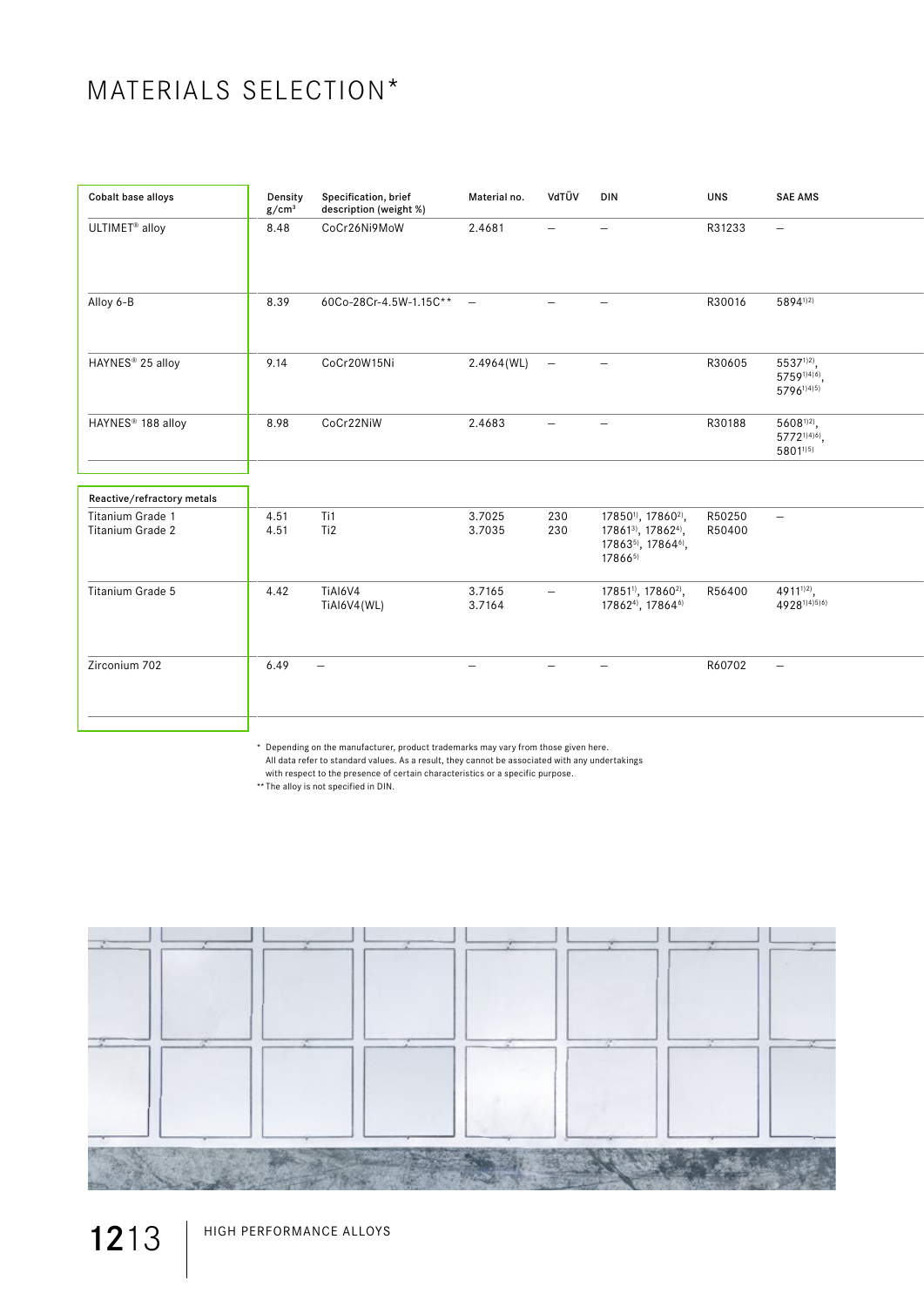| <b>ASTM</b>                                                                                                                                                                                        | Description                                                                                                                                                                                                                                                                                                                              | Application                                                                                                                                                                                                                                                              |  |  |
|----------------------------------------------------------------------------------------------------------------------------------------------------------------------------------------------------|------------------------------------------------------------------------------------------------------------------------------------------------------------------------------------------------------------------------------------------------------------------------------------------------------------------------------------------|--------------------------------------------------------------------------------------------------------------------------------------------------------------------------------------------------------------------------------------------------------------------------|--|--|
| B 818 <sup>1)2)</sup> , B 815 <sup>1)4)</sup>                                                                                                                                                      | Outstanding wear-resistant cobalt-chromium-nickel alloy:<br>excellent resistance in oxidizing and good resistance under<br>reducing corrosive conditions, also at elevated temperatures,<br>coupled with exceptional wear resistance (cavitations, erosion,<br>galling and abrasion).                                                    | Conveyors, conditioning technology, plant components which<br>encounter aggressive media and simultaneous wear, e.g.,<br>nozzles, agitators, pumps, mixers, cylinders and boring mills                                                                                   |  |  |
|                                                                                                                                                                                                    | Alloy 6-B alloy belongs to the family of high wear-resistant<br>cobalt-based alloys with excellent properties to withstand wear<br>by abrasion, erosion, cavitations and impingement also at high<br>temperatures.                                                                                                                       | Bearing shells, baffle plates, sealing technics, the knife and<br>blade industry, mineral processing plant, centrifuges,<br>ammunition disposal, minerals handling technology, roting<br>components for liquid and gaseous media                                         |  |  |
|                                                                                                                                                                                                    | Solid solution strengthened cobalt-based alloy: excellent<br>creep strength properties, oxidation resistance up to 980°C<br>and resistance to gaseous sulphur containing media.                                                                                                                                                          | Aviation gas turbine technology, bearing technics,<br>rocket propulsion parts, rocketry, industrial incinerator plant,<br>fiberglass manufacture                                                                                                                         |  |  |
|                                                                                                                                                                                                    | Solid solution strengthened cobalt-based superalloy: high<br>oxidation resistance up to 1,100°C, high creep strength,<br>extremely high resistance to hot gas corrosion.                                                                                                                                                                 | Aviation gas turbine technology, bearing technics, rocket<br>propulsion parts, rocketry, industrial incinerator plant,<br>fiberglass manufacture                                                                                                                         |  |  |
|                                                                                                                                                                                                    |                                                                                                                                                                                                                                                                                                                                          |                                                                                                                                                                                                                                                                          |  |  |
| B 265 <sup>1)2)</sup> , B 338 <sup>1)3)</sup> , B 348 <sup>1)4)</sup> ,<br>B 363 <sup>1)7)</sup> , B 381 <sup>1)6</sup> , B 861 <sup>1)3)</sup> ,<br>B 862 <sup>1)3)</sup> , B 863 <sup>1)5)</sup> | Commercial pure titanium: the low iron content supports the<br>excellent corrosion resistance in wet chloride containing,<br>oxidizing media. Titanium shows an outstanding biocompatibi-<br>lity. A slight modification of the trace elements increases the<br>mechanical properties.                                                   | Structural parts which are subject to severe oxidizing<br>stresses, particularly in combination with chlorides: the<br>chemical industry, desalinization facilities for seawater,<br>power station technology, medical technology, lightweight<br>contruction technology |  |  |
| B 265 <sup>1)2)</sup> , B 348 <sup>1)4)</sup> , B 381 <sup>1)6)</sup> ,<br>B 8631)5)                                                                                                               | Titanium $a + \beta$ alloy: Outstanding specific strength. The mecha-<br>nical properties can be influenced by heat treatment to control-<br>led parameters. A higher specification level is available for<br>aircraft applications (WL-Grade). A slight modification of the<br>composition results in improved formability (ELI-Grade). | Structural aircraft components, CPI, rotation components,<br>fastening elements, automotive technology, sonotrodes and<br>medical engineering                                                                                                                            |  |  |
| B 493 <sup>1)6</sup> , B 550 <sup>1)4</sup> , B 653 <sup>1)7)</sup> ,<br>B 5231)3), B 5511)2), B 6581)3)                                                                                           | Refractory alloy with high corrosion resistance, high strength<br>and good working properties, resistant to aggressive, oxidizing<br>and reducing media.                                                                                                                                                                                 | Tanks, pumps, mounting parts, tubes and fittings for the<br>manufacture of acetic acid according to the Monsanto<br>method, in hydrochloric, nitric and sulphuric acids. Chemical<br>processing technology                                                               |  |  |

<sup>1)</sup> Chemical composition, <sup>2)</sup> Sheets and strips, <sup>3)</sup> Tubes and pipes, <sup>4)</sup> Bars/rods, <sup>5)</sup> Wires, <sup>6)</sup> Forgings,

<sup>7)</sup> Tube and pipe accessories, <sup>a</sup>) Billets, <sup>a)</sup> SEW data sheet<br>® is a registered trademark of our contracted manufacturer HAYNES International, Inc., Kokomo, Indiana, U.S.A.

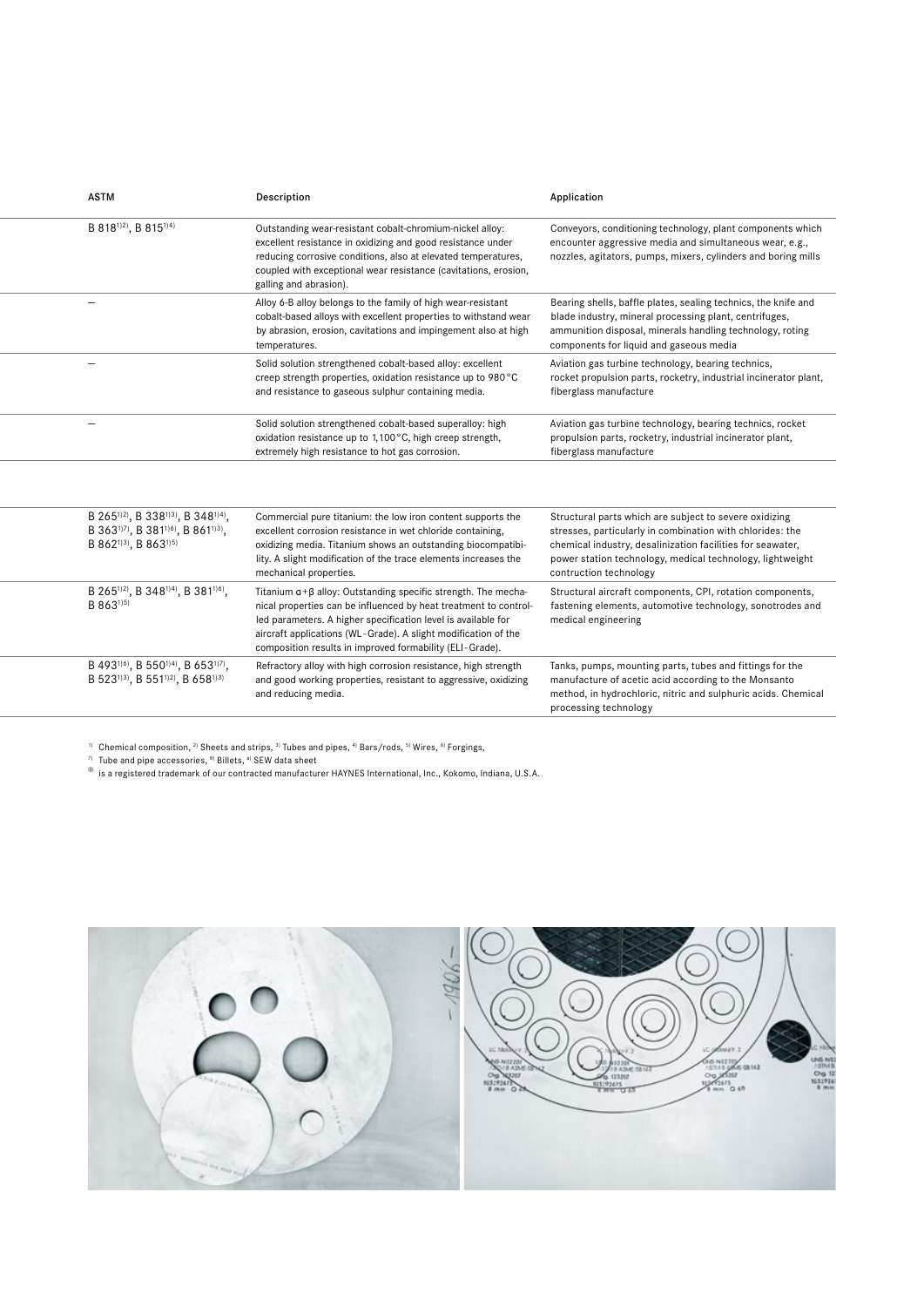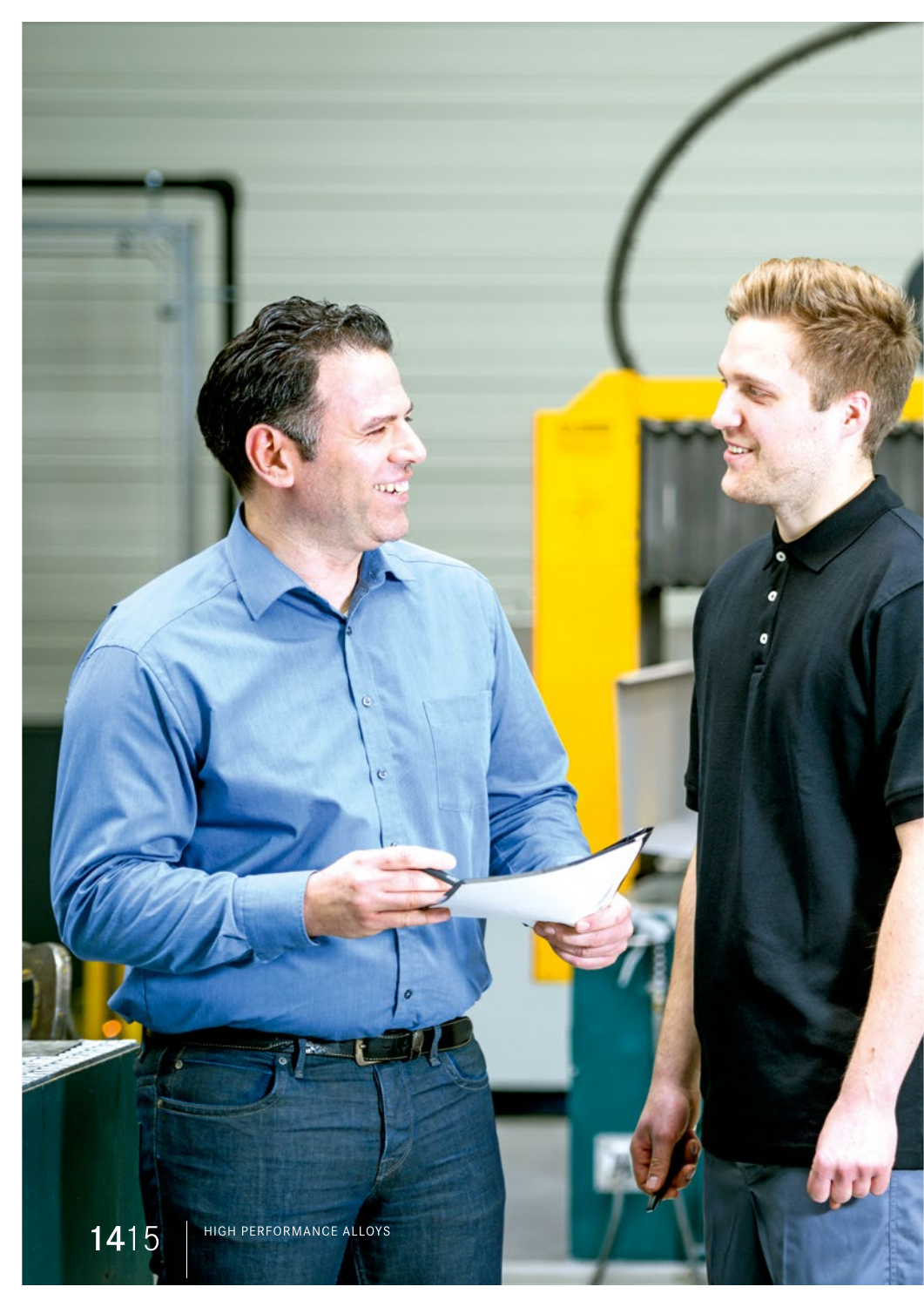### »Satisfaction is a top priority.«

»As the coordinator of the servi<mark>ce center, I am the</mark> »interface« between incoming goods and the processing of our high-quality steels by sawing and cutting. My job is all about communication, be it with the colleagues on site, like here with Niklas Unkhoff, with the suppliers of our high-quality special steels, or with our customers because they are waiting for the ordered goods. The Service Center team takes care of safe, fast, and proper delivery. I work every day to ensure that everyone involved is satisfied, and I still enjoy dealing with many people even after more than 15 years.«

Panagiotis Georgopoulos, Manager Service Center High Performance Alloys Unna location

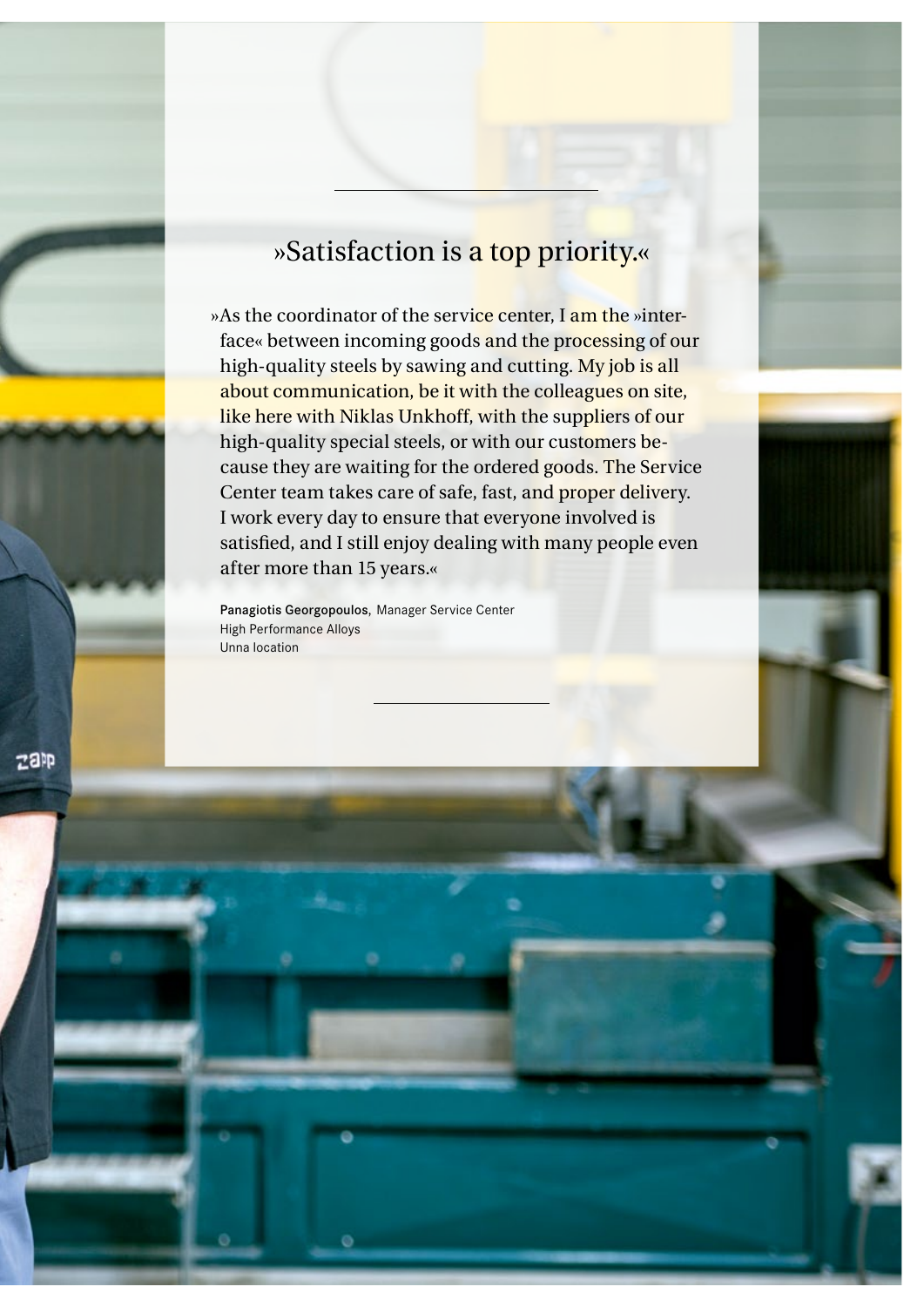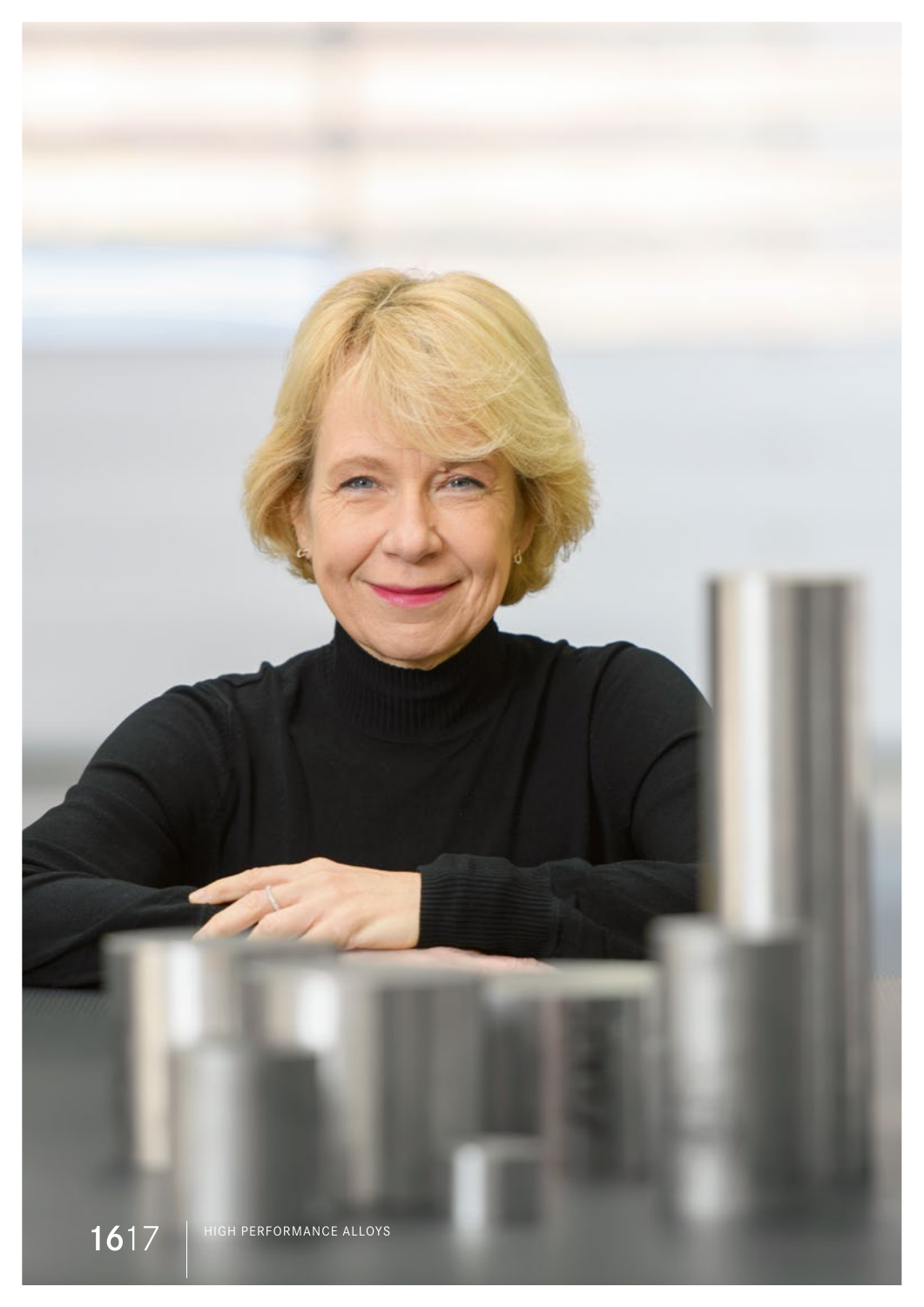#### I take care of smooth processes.« »

Shortly after I completed my training, Zapp received an urgent request from »a shipping company. It was about the repair of a hydraulic control line on a cruise ship in onboard operation in order to avoid risking time or high costs by coming in to a repair dock.

With this requirement, Zapp's order processing process, which is often still impressive for me, set in motion. Inventories were checked, material cut and packaged, customs formalities completed, and material transported by air. After five days, our much-needed material arrived at a picturesque pier in Curacao to be brought aboard and installed unnoticed on a luxury liner, ensuring trouble-free travel. These or similar customer requirements have always been a motivation for me to ensure smooth order fulfillment, especially in a more complex and fast-paced environment.

In my more than 32 years' tenure, I have always had the opportunity to perform a variety of activities, be it as a sales representative, an assistant to management, through team assistance, or in cooperation with our marketing team. This has allowed me to get to know the diversity of the Zapp cosmos from close proximity. Particularly important was and is the cooperation with this effective, highly specialized, and competent Zapp network with the most modern structures – such as our recently built service center in Unna.

The ever-new challenges and their successful mastering are still a top priority for me. As part of the Zapp team, I am sure that we will always find the right solution and ensure optimal customer results.«

Stefanie Chmill, Inside Sales Ratingen Location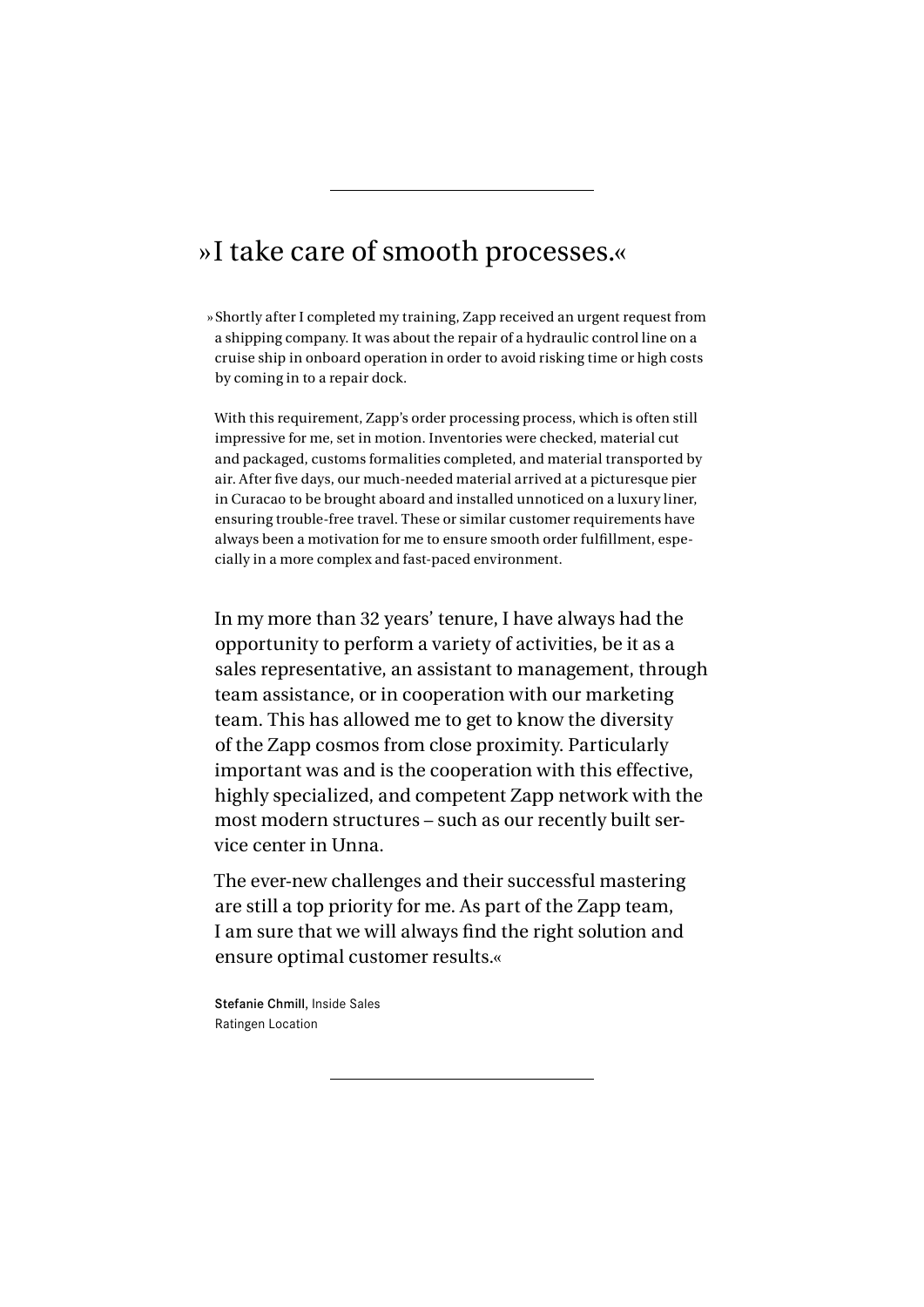# APPLICATION AREAS OF HIGH PERFORMANCE ALLOYS

#### High performance alloys under aqueous conditions



The graphic depicts examples of the greater or lesser resistance to corrosion of certain materials in oxidizing and reducing media. In general, there are many differing conditions of use and, in parallel with these, a number of high performance materials with ever shortening development times. We are here to advise you on a suitable material for your specific application.

Chloride-containing medium

#### ,,,,,,,,,,

Chloride-free medium

 $\blacktriangle$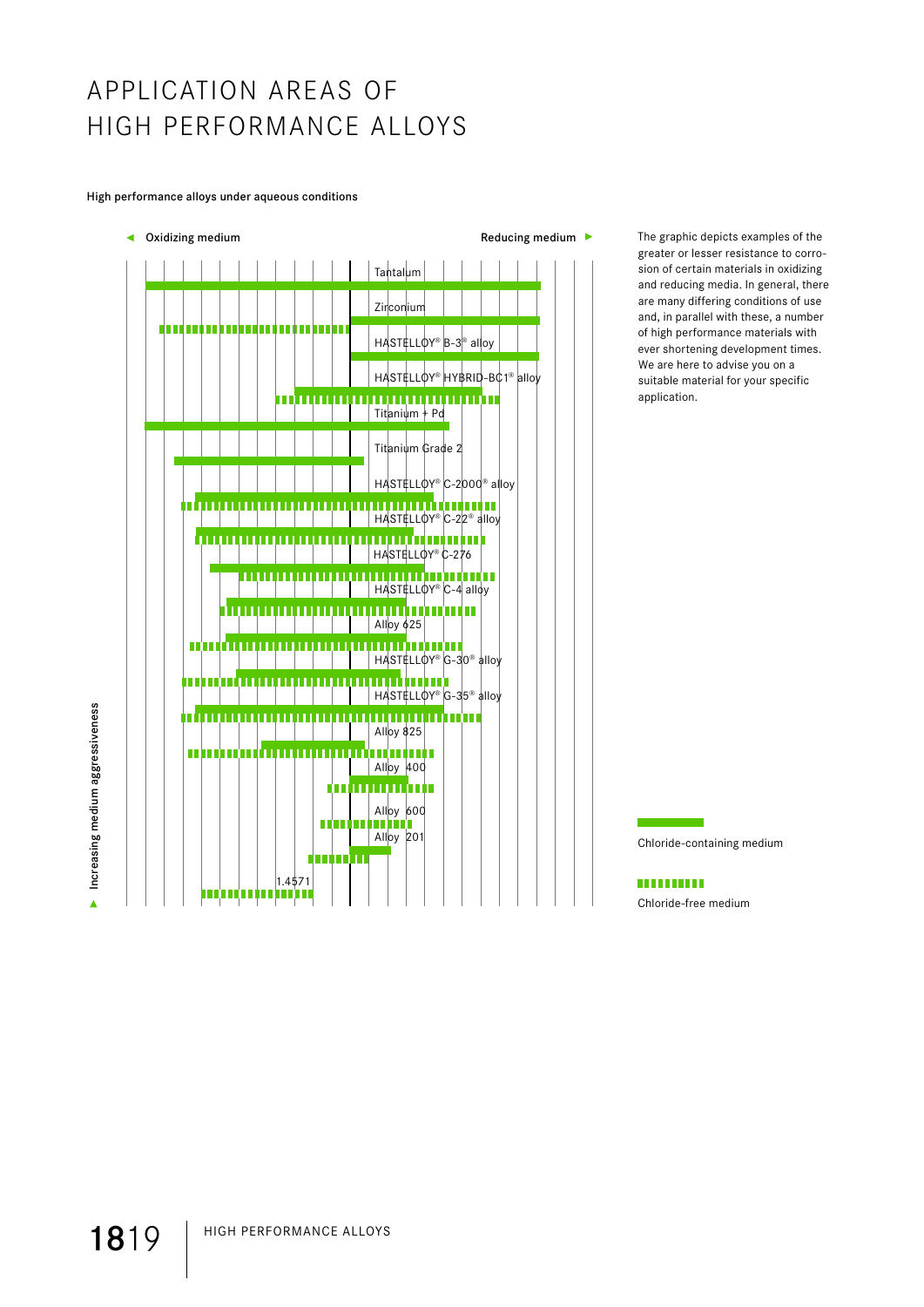High performance alloys under elevated temperature conditions



This chart evaluates the properties at elevated temperatures. A review of mechanical properties would result in different conclusions. These charts can only provide an overview. Therefore we are pleased to advice you on the right selection of materials.